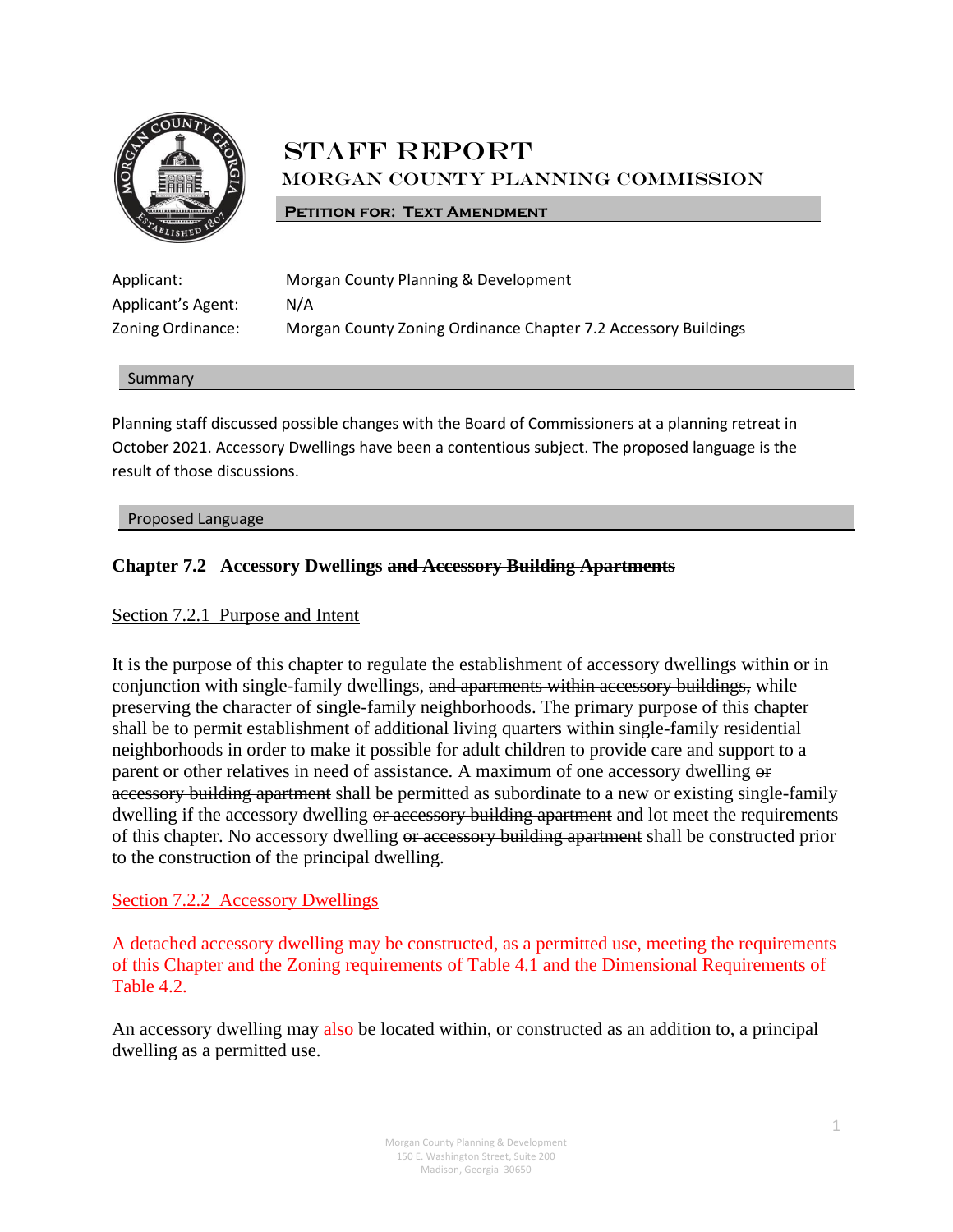# Section 7.2. 2 Conditional Use Required for Accessory Building Apartments and Detached Accessory Dwellings

# Section 7.2.3 Existing Dwelling to be used as an Accessory Dwelling

An accessory dwelling may be located within, or constructed as an addition to, a principal dwelling as a permitted use. A detached accessory dwelling or an apartment located within or attached to an accessory building shall require conditional use approval. If an existing dwelling structure meets or exceeds the maximum square footage and an additional separate dwelling exceeding the maximum square footage for an accessory dwelling is desired, the property must be split to allow for a second principal dwelling, or a Variance must be requested in addition to the Conditional Use.

# Section 7.2.34 Lot Standards.

Accessory dwellings and accessory building apartments may be constructed on lots of three (3) acres or more any size provided that all other applicable zoning requirements are met. Compliance with all requirements of the county health department for on-site sewerage and well regulations is required. An accessory dwelling or accessory building apartment shall not be served by a driveway separate from that serving the principal dwelling. Accessory dwelling and accessory building apartments shall share an electrical meter and address as the principal dwelling.

# Section 7.2.45 Occupancy Standards

All lots containing accessory dwellings and accessory building apartments shall be owner occupied. No lot shall be occupied by more than one family. This limitation shall be interpreted to accomplish its purpose, which is to ensure that the approval of an accessory dwelling or accessory building apartment shall not increase the overall density of a single-family residential neighborhood. At no time shall the principal dwelling and accessory dwelling be rented separately or as a short-term rental.

"Owner-occupied" shall mean a property owner who makes his or her legal residence at the site, as evidenced by voter registration, vehicle registration, or similar means, and resides at the site more than six months of any given year, and at no time receives rent for the owner-occupied unit.

# Section 7.2.56 Subdivision

The accessory dwelling, accessory building containing an apartment, or the lot on which such accessory dwelling or accessory building apartment is located, shall not be subdivided, or otherwise segregated in ownership from the principal dwelling unit or the land on which the principal dwelling unit is located.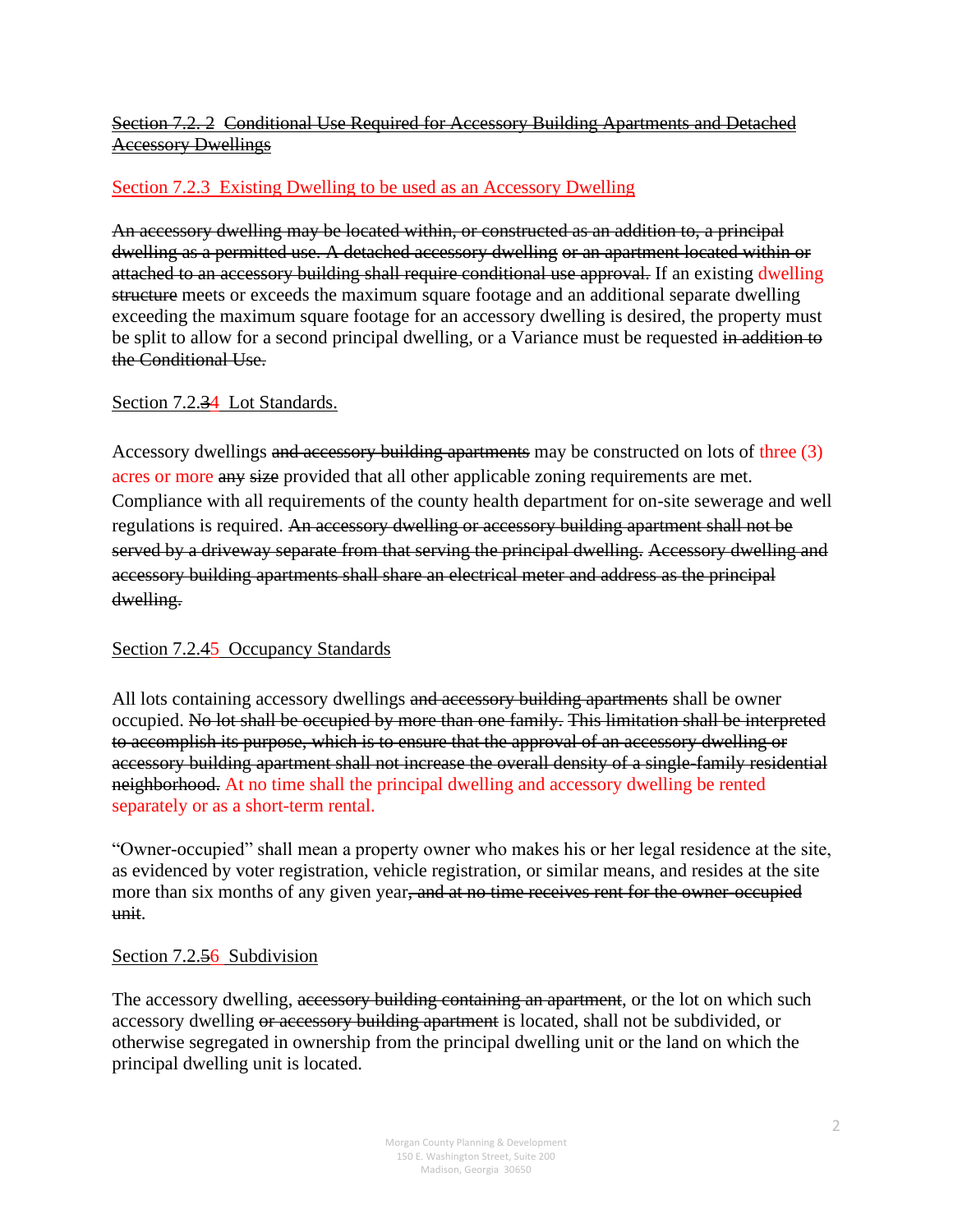# Section 7.2.67 Size and Connectivity

Detached accessory dwellings are limited to a minimum of 300 square feet and a maximum of 1200 800 heated square feet enclosed, heated or unheated. Unenclosed porches do not count towards the unheated area. and 1,000 square feet total (including unheated square footage such as garages and porches).

Detached accessory dwellings may be constructed on a slab or crawlspace foundation only; no basements are permitted allowed. Accessory building apartments are limited to 800 heated square feet and must have 2 hour rated separation from the rest of the accessory building.

An accessory dwelling may be located within the principal dwelling, in areas such as, the basement, or above an attached garage, or attached to a principal dwelling as a wing shall be connected by conditioned space. Accessory dwellings attached to a principal dwelling shall not cannot be attached by a breezeway or unconditioned space such as a garage.

An accessory dwelling shall share the same driveway as well as the same electrical service meter and address as the principal dwelling.

# Section 7.2.<del>7</del>8 Architectural Design

The addition of an accessory dwelling, attached or detached, shall be allowed only if the singlefamily appearance and character of the lot and neighborhood are maintained. The design of the accessory dwelling shall be consistent with the design of the principal dwelling and shall maintain the style, appearance, and character of the principal dwelling, and shall use matching materials, colors, window style, and comparable roof appearance.

Detached accessory dwellings shall must be constructed stick built on site, utilizing dimensional lumber meeting the requirements of the residential building code; manufactured homes, storage containers, metal buildings or pre-built wood framed structures shall not be used permitted as accessory dwellings.

### Section 7.2.8 Entrances and Stairs

Only one entrance shall be allowed per fronting street. Exterior stairways shall not be constructed on the front of the principal dwelling or accessory building apartment.

### Section 7.2.9 Affidavit Recording Requirements

Prior to issuance of a building permit by the Planning and Development office, the applicant shall record the affidavit with the Morgan County Clerk of Court and provide a copy of the recorded affidavit. Said affidavit shall identify the address and legal description of the property and state the following: the property owner resides in either the principal dwelling for more than six months each year, that the owner will notify any prospective purchaser of the property of the limitations and requirements of this chapter, and that the permit will be revoked if the accessory dwelling unit at any time fails to meet the requirements of this chapter. The document shall run